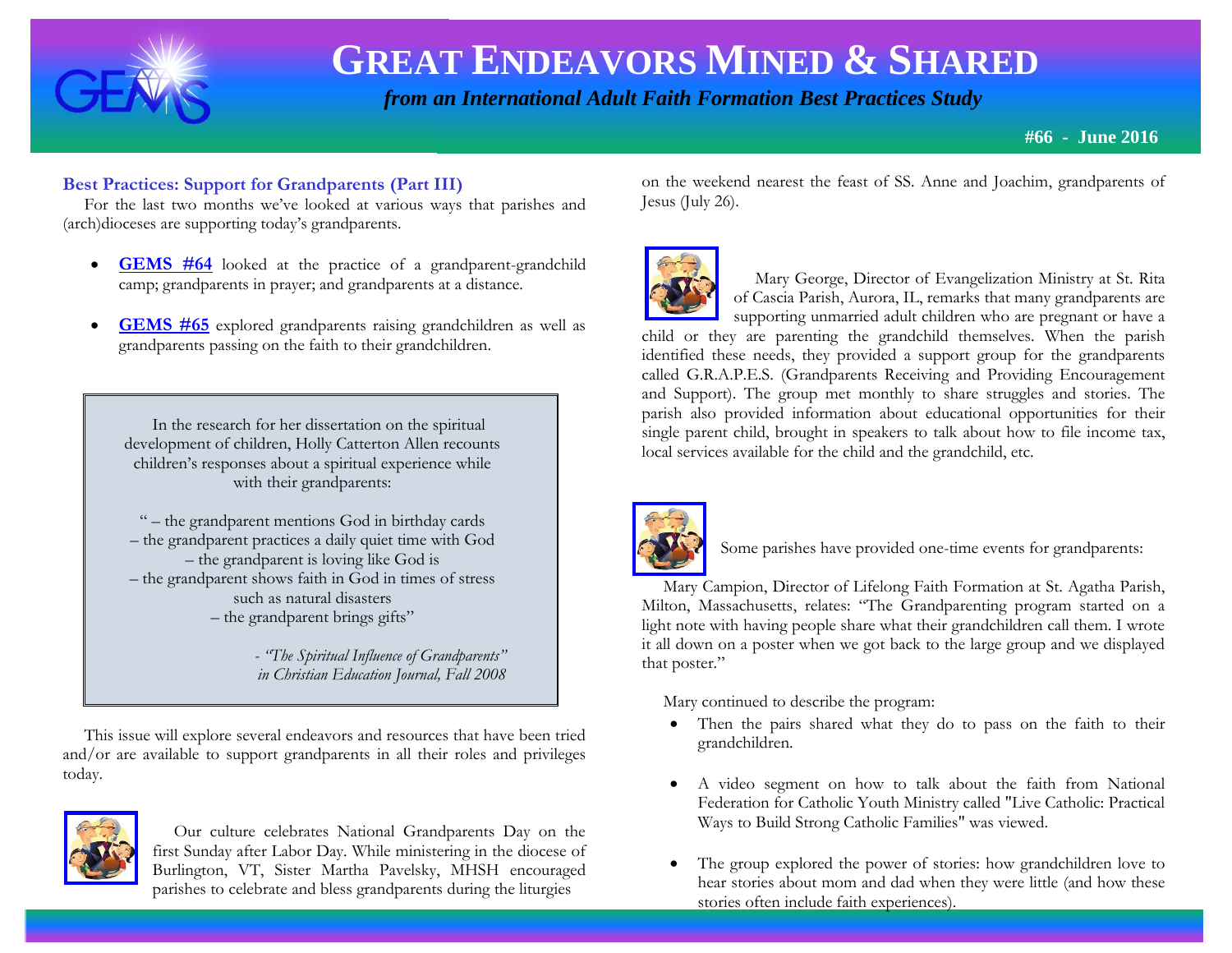- Various handouts, including Advent calendars, to use with grandchildren were distributed.
- The closing prayer incorporated the patron saints of grandparents.

 Suzanne Nelson, Adult Faith Formation Coordinator, St. Raphael, Rockville MD, shared that their Living Catholic Evangelization Team decided to hold monthly forums on topics which were connected with faith life challenges.

 One of them was Grandparent's Night. The evening was planned to explore some of these questions:

- Can you share a grandparent faith-sharing success story?
- Do you have questions about your role as a grandparent?
- What are some ways the parish can help you to share faith with your grandchildren?

 "Grandparents are a family's greatest treasure, the founders of a loving legacy, the greatest storytellers, the keepers of traditions that linger on in cherished memory. Grandparents are the family's strong foundation. Their very special love sets them apart. Through happiness and sorrow, through their special love and caring, grandparents keep a family close at heart.

*- Author unknown* 



 In the archdiocese of Brisbane, Australia, several parishes host a program that was created by Gail Godfrey in 2010 as part of her work with the John Paul II Centre for Family and Life: Aria Angels [\(http://www.bne.catholic.net.au/asp/index.asp?pgid=12157\)](http://www.bne.catholic.net.au/asp/index.asp?pgid=12157).

 Aria Angels is a joyful, interactive and developmental experience for children from birth to five years of age with parents, grandparents, and friends. The format of the 90-minutes sessions includes music, art, morning tea and prayer. The prayer space uses different colors throughout the year for the various seasons of the liturgical year.

 Simple, age-appropriate themes loosely connect the four components of the session without restricting activities. An example of the themes are: animals, water, space, transport, colours, food, toys, sharing, opposites, working, holidays, doors, shapes, candles, Easter, Christmas, Gospel messages, etc.

 Aria Angels aims to celebrate the small pleasures, nurture holistic development, imagine the possibilities and create meaningful relationships. The child's first teachers are parents and, in many cases, grandparents; the early years of life bring rapid growth physically, verbally and emotionally. During this time families establish relationships that often define them for life.

 In addition to the activities during the session, parents/grandparents and children together are encouraged to create a journal in the form of a scrapbook which is a living gift between adult and child and can be a point of discussion between sessions. At the close of each session children receive a handout with a song or rhyme and prayer to paste in their journals.

Some comments from participating grandparents include:

- I first read about Aria Angels as I was embarking on the wonderful opportunity to care for my 6 month old grandson once a week. My grandson, Lachlan, was 9 months old when we started to attend and clearly from the first day he was captivated. I have a very grateful heart to Aria Angels as it is most certainly providing Lachlan with a valuable grounding for learning and for me, well, it just touches my soul. (Maree)
- Aria Angels is a very special time for me to spend with my granddaughter in a very caring, learning environment. I love the fact that it involves a moment of quiet reflection and prayer. Sometimes our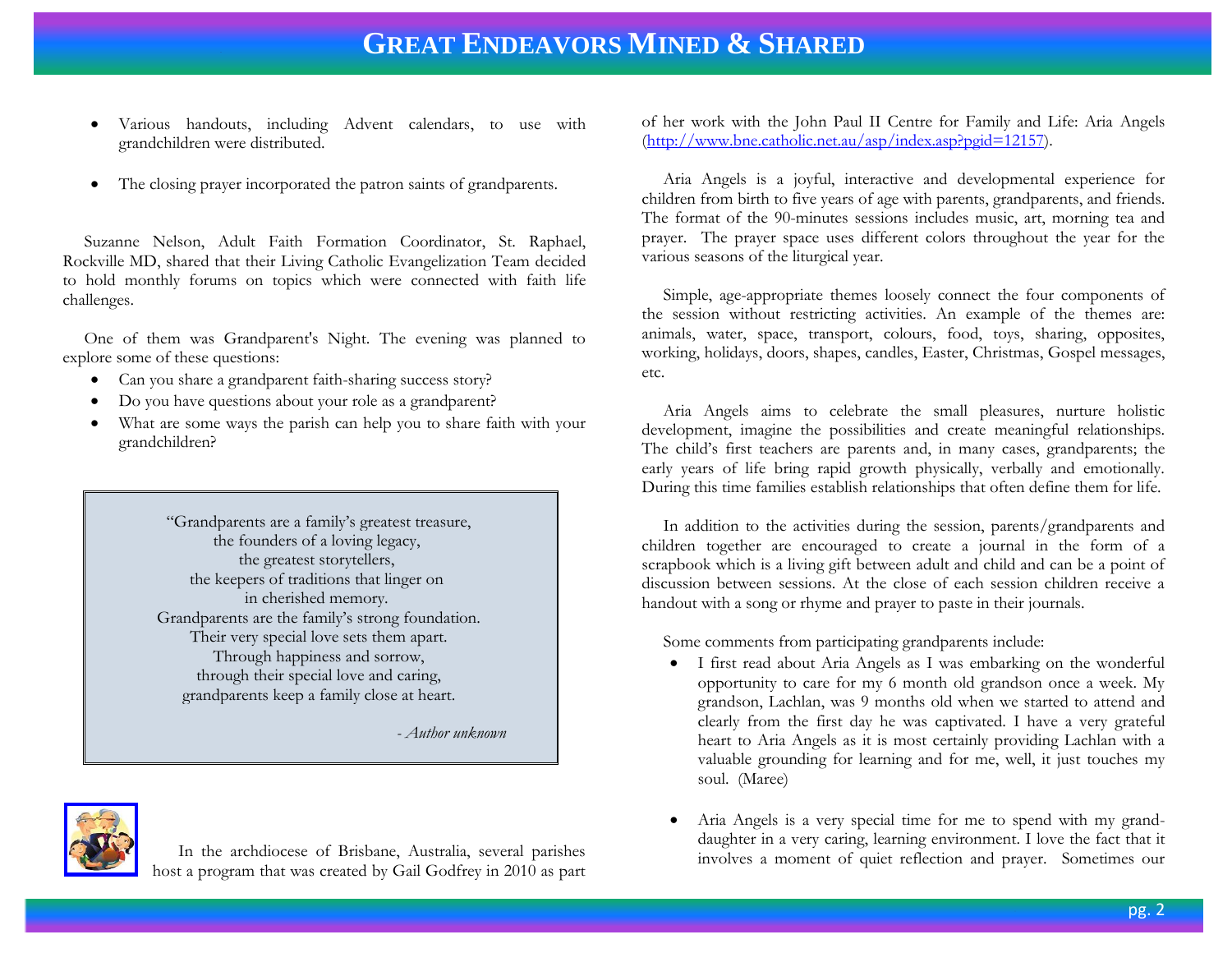lives are so busy that we forget to take those moments to remember what really is important. (Trudy)

- It would have been good to have programmes like this when our own children were young. a number of things appealed to me:
	- o The welcoming and sociable environment
	- o The skills and techniques which we can attempt to apply at home as reinforcement
	- o The variety of activities, which would hopefully not be too difficult to replicate at home
	- o The overall feeling of simplicity and evenness

All I can really say is "Thank You." (Richard)



CFM (Christian Family Movement) has a six-week program: The Grand Adventure: A New Call to Grandparenting written by Deacon Gary and Kay Aitchison, past Executive Directors and

current International CFM Presidents.

 The Grand Adventure was created in response to an observed need in today's society to make better use of the grandparenting connection in family life. The program was inspired by and modeled from the many dynamic and committed grandparents who share their time, talent, gifts and charisms with their grandchildren.

- See the Table of Contents: http://www.cfm.org/tocgrandady.html
- Try Chapter One:<http://www.cfm.org/grandadv.pdf>
- To receive chapters 2-6, contact<http://cfm.org/contact.html>

 "Always when you meet your grandparents you find a surprise. They are patient, they know how to listen ... don't forget grandparents, understand?

*- Pope Francis* 



### **The Death of a Grandchild**

 One of the most devastating experiences in life is the death of a child. That grief is uniquely felt by grandparents; it has been said that grandparents experience two griefs: the death of their

grandchild and watching the sorrow/grief of their own child, knowing they can't take it away.

- Grandparent Grief:<http://www.healingheart.net/grandparents.html>
- The Grief of Grandparents: [http://www.compassionatefriends.org/brochures/the\\_grief\\_of\\_gran](http://www.compassionatefriends.org/brochures/the_grief_of_grandparents.aspx) [dparents.aspx](http://www.compassionatefriends.org/brochures/the_grief_of_grandparents.aspx)
- The Grief of Grandparents: [http://connect.legacy.com/inspire/page/show?id=1984035%3APage](http://connect.legacy.com/inspire/page/show?id=1984035%3APage%3A7612)  $\sqrt{3}$ A7612
- The Grief of Grandparents: [http://americanhospice.org/working](http://americanhospice.org/working-through-grief/the-grief-of-grandparents/)[through-grief/the-grief-of-grandparents/](http://americanhospice.org/working-through-grief/the-grief-of-grandparents/)
- Helping a Grandparent who is Grieving: [http://griefwords.com/index.cgi?action=page&page=articles%2Fhel](http://griefwords.com/index.cgi?action=page&page=articles%2Fhelping16.html&site_id=8) [ping16.html&site\\_id=8](http://griefwords.com/index.cgi?action=page&page=articles%2Fhelping16.html&site_id=8)
- Grieving Grandparents: <https://groups.yahoo.com/neo/groups/grievinggrandparents/info>
- The Forgotten Mourners: [http://www.aarp.org/home-family/friends](http://www.aarp.org/home-family/friends-family/info-12-2013/grandparents-bereaved-death-loss.html)[family/info-12-2013/grandparents-bereaved-death-loss.html](http://www.aarp.org/home-family/friends-family/info-12-2013/grandparents-bereaved-death-loss.html)
- Grandchild Loss Resources: <http://www.bandbacktogether.com/grandchild-loss-resources/>
- Greif Support for Grandparents: [http://www.compassionatefriends.org/Find\\_Support/Family-](http://www.compassionatefriends.org/Find_Support/Family-Support/grief_support_for_grandparents.aspx)[Support/grief\\_support\\_for\\_grandparents.aspx](http://www.compassionatefriends.org/Find_Support/Family-Support/grief_support_for_grandparents.aspx)